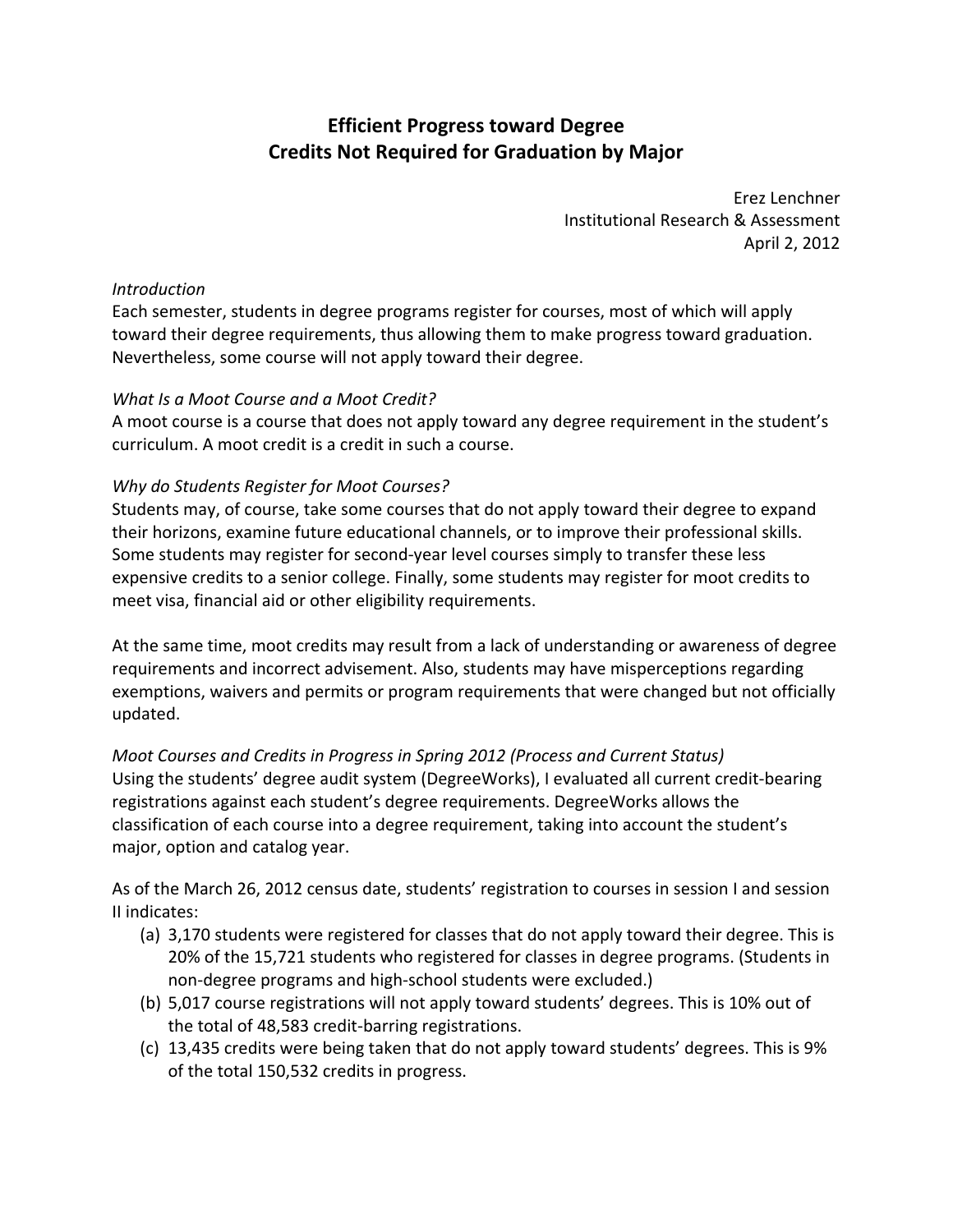#### *Applications to Students' Progress*

 Some of the students taking moot credits may be unaware of their departure until they apply for graduation. Some of these students may be using limited financial aid resources for courses that do not apply towards their degree. In addition, a review of the moot courses registration list suggests that some students are using seats in courses that carry both high‐demand and limited supply of special rooms and laboratories, (e.g., SCB 203, Anatomy and Physiology). Such cases may affect not only the registered students, but also other students who face limited access to classes required toward their degree program.

# *Alternative explanations and caveats*

(a) Exemptions, Waivers and Substitutions

 Some of the moot course registrations may be, in fact, a result of a waiver or a substitution. Some of these changes do not appear to have yet been posted to students' records and will be applied only when an applicant is reviewed for graduation. I estimate that approximately 100 students may be affected by actions that have not been posted (about 3% of the students with moot records).

## (b) Changes to a Degree Requirement

 The recognition of moot credit depends on the validity of the information included in the degree audit course requirements. When majors or options are updated or changed, some courses may not be classified correctly during the transition period. Even minor changes may affect the status of the credit block, if the system does not recognize the applicability of a credit towards a degree.

#### *Results*

 The table below shows the proportion of students in each major who have signed up this spring for courses that do not count toward their degree requirements. All developmental courses were counted as "in major" regardless of testing status.